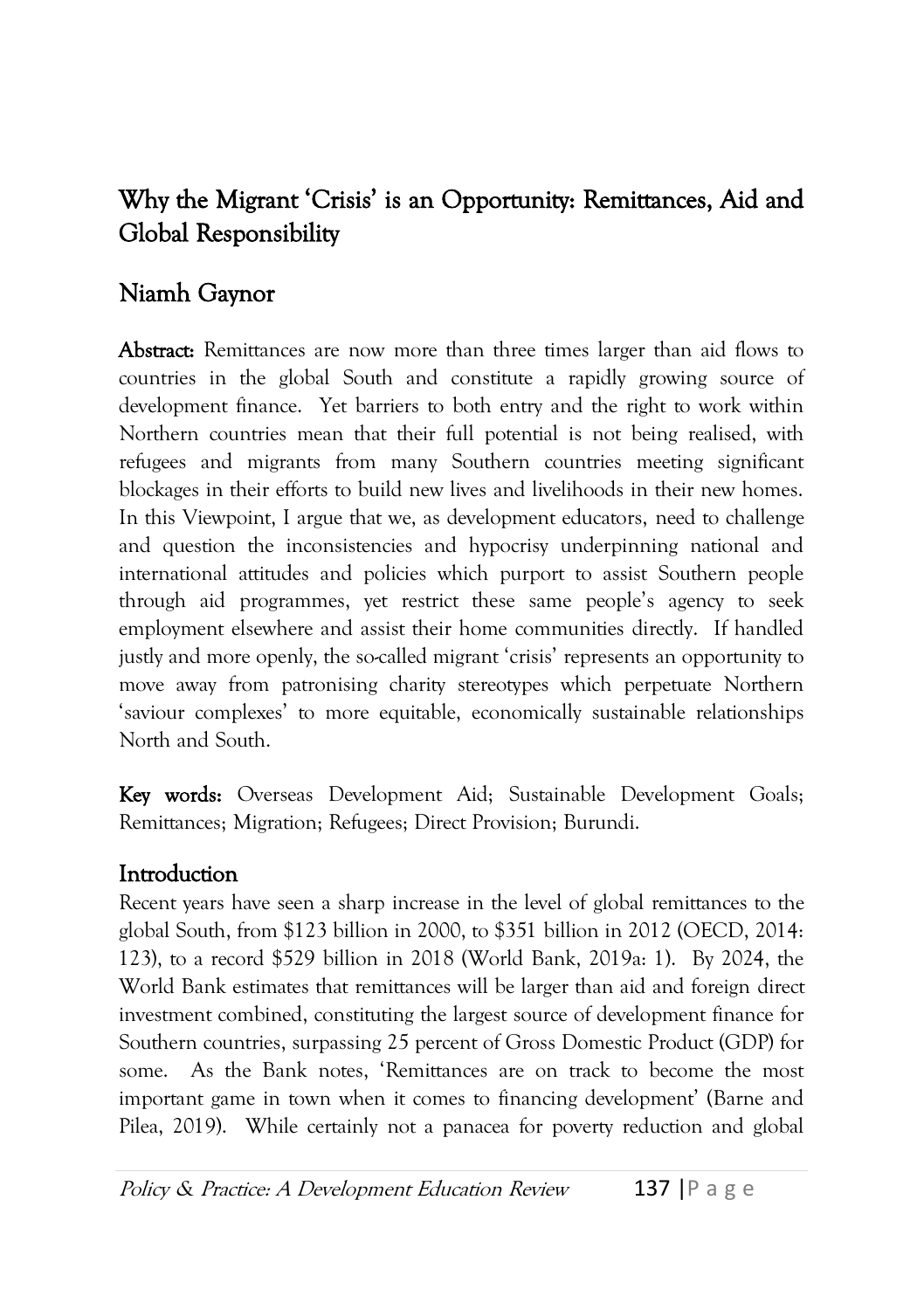justice, remittances can and are assisting individuals and communities in real, tangible ways. Yet, as political sensitivities in the global North heighten over immigration, their full potential is not being realised.

At the same time, aid to the global South is falling. It fell by 3 percent last year, with humanitarian aid falling by 8 percent (OECD, 2019a). Yet the development sector remains focused on aid as a seemingly sole source of development finance, even though other sources are growing. In this Viewpoint, I argue that we, as development educators, need to challenge and question the inconsistencies and hypocrisy underpinning national and international attitudes and policies which purport to assist Southern people through aid programmes, yet restrict these same people's agency to seek employment elsewhere and assist their home communities directly. As the Head of the United Nations High Commission on Refugees (UNHCR) recently noted, we live in 'an age of egotism' in the global North which is dominated by 'me first, we first, our country first policies and closing minds' (The Irish Times, 2019). The framing of the European migrant 'crisis' is an excellent example of such a 'me first, we first' attitude. The 'crisis' is repeatedly presented as a crisis for Europe although, from the horrific and harrowing stories of migrants themselves, it is clear that the real crises are in their own homes and communities. If handled justly and more openly, the so-called migrant 'crisis' offers a real opportunity to shift the global economic and political balance and to move towards more equitable, economically sustainable relationships North and South. I develop my argument as follows.

In the next section, while acknowledging the important gains of international aid in specific, targeted areas, I focus in particular on its limitations and shortcomings, both in the global South and, most particularly in the global North with respect to Southern agency and choice. I then go on to examine the usefulness of remittances as a complementary source of finance, focusing in particular on Ireland's poor record in this regard. I challenge development educators to look beyond the aid model and to critically engage with the inconsistencies and hypocrisy underpinning national and international attitudes and policies with respect to migration and remittances. In the final section, I take the case of Burundi, a largely neglected country in Central Africa whose people have experienced decades of displacement and re-displacement. The Burundi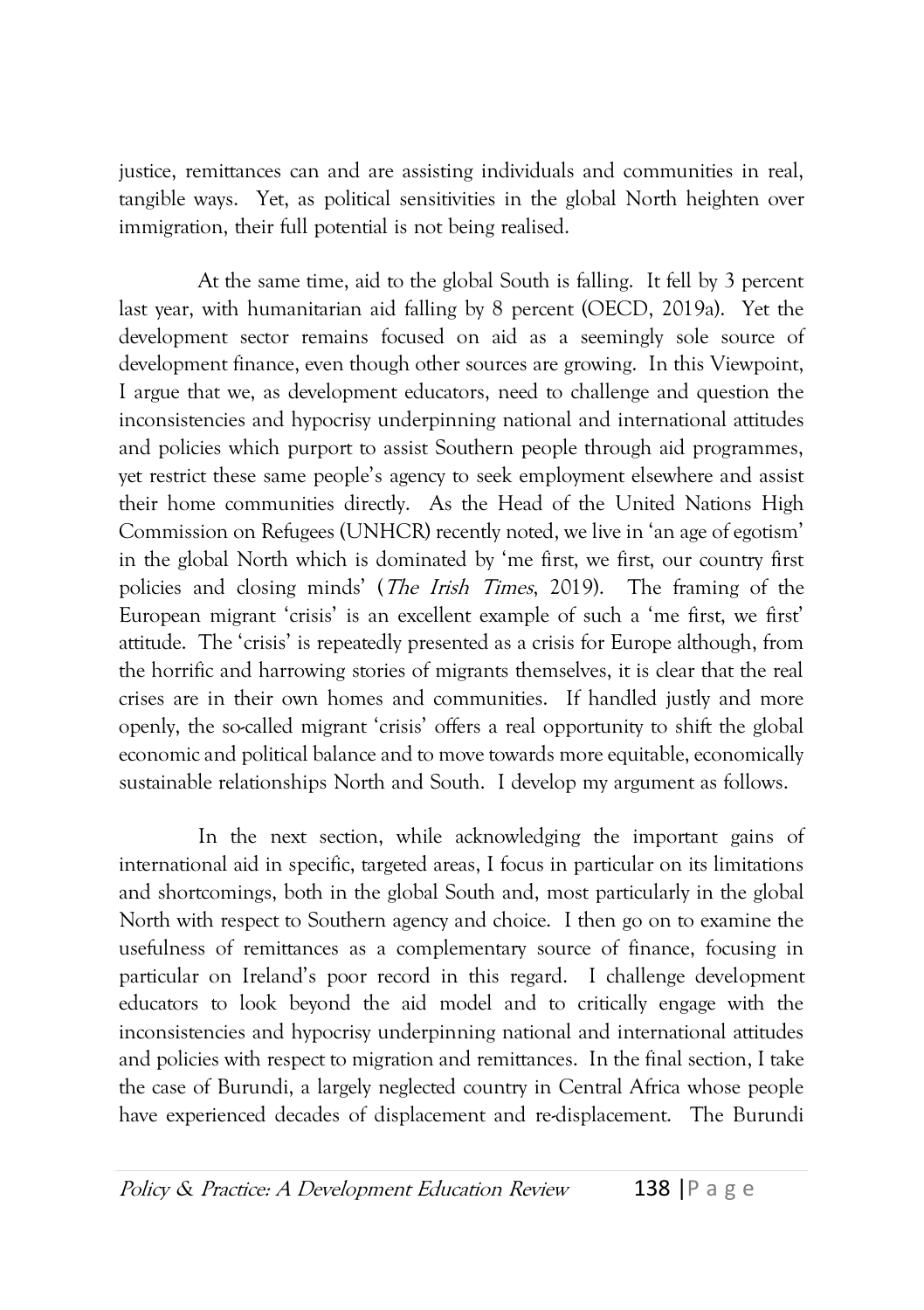case exemplifies the hypocrisy of the global system in relation to aid and migration in three respects – the failure of aid to address the root causes of internal conflict (while publicly declaring 'success'); an abdication of global responsibility in the context of the ensuing refugee crisis; and the attendant persistence of poverty and insecurity as Burundians are denied access to employment opportunities in the global North. I conclude by arguing that the days of white saviours are over, and that the global North has a responsibility to move to a more open and equitable approach to migrants and asylum seekers. For our part, we, as development educators, need to critically engage with wider debates on the limitations of the international aid model, raising questions and challenging the inconsistencies and hypocrisy in the face of alternative models, including migration and remittances.

# Aid, agency and choice

Much energy and resources have been expended within the development sector in lobbying and advocating for the 0.7 percent of Gross National Income (GNI) target as agreed within the United Nations in 1970. Yet, despite targeted gains in specific areas, the broader limitations of aid as a means towards global development and justice have been known for some time (see, for example de Haan, 2009; Hunt, 2012). Aid can contribute to some people's livelihoods, but it cannot provide jobs for all. It can assist in the development and provision of health and education services in certain instances, but it cannot support and sustain effective and accessible national systems. It can promote good governance, but it cannot democratically hold governments to account. It can assist in rebuilding communities and societies following humanitarian disasters and/or conflict, but it cannot address all their root causes. Crucially, as the last ten years have shown us, it cannot be relied on to be sustained in times of economic downturn. Indeed, in a context where aid inflows lag far behind financial outflows, there is little aid can do to stem the outflow of wealth and exploitation of the global South. Although, in 2015, African countries received around \$19 billion in aid, over three times that much (\$68 billion) was taken out in capital flight, mainly by multinational companies deliberately misreporting the value of their imports or exports to reduce tax (Honest Accounts, 2017: 2).

As we also now know, although well-meaning, when misplaced or poorly implemented, aid can also do damage. It can bankroll strong dictators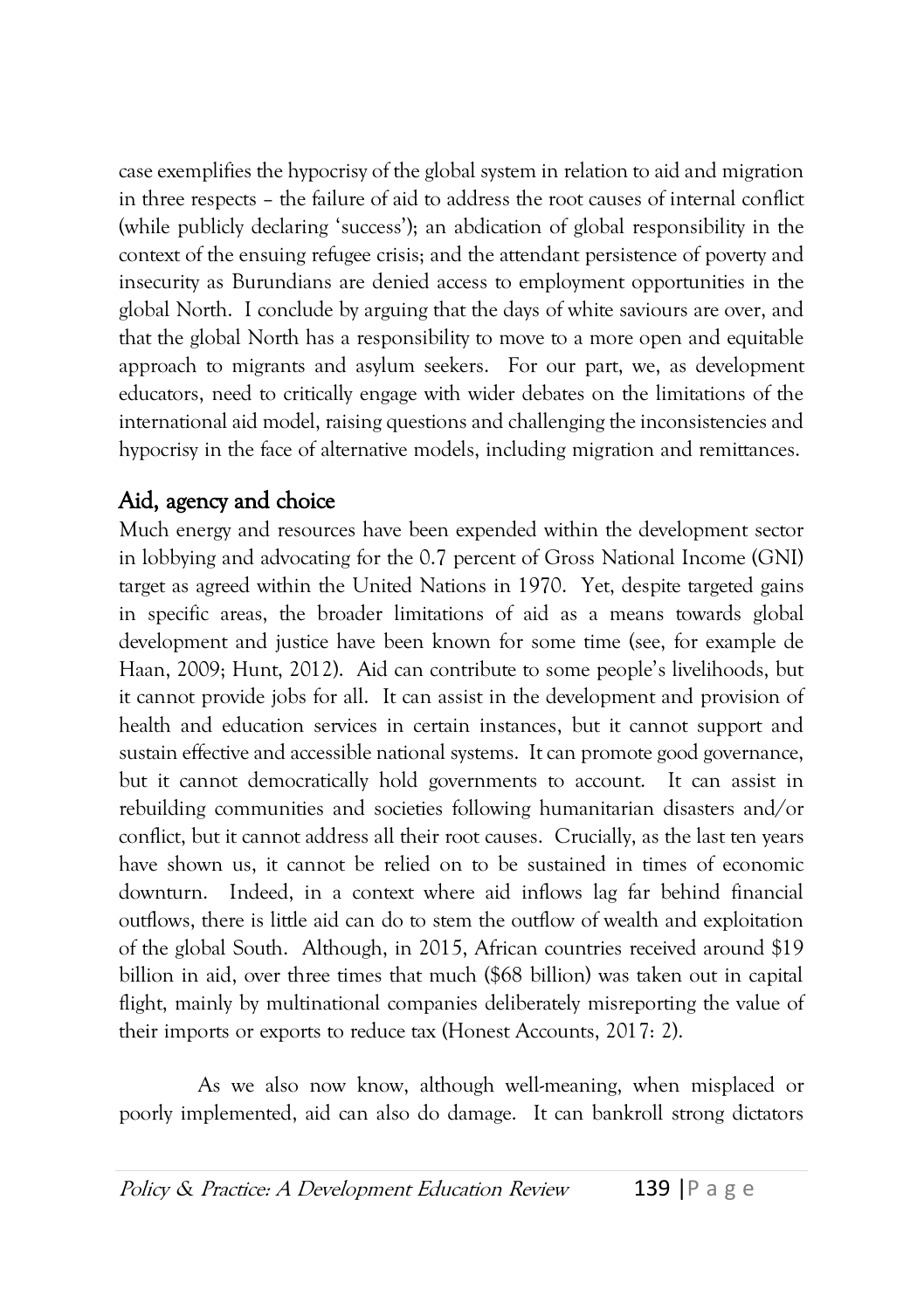and it can fuel corruption (Moyo, 2009). It can exacerbate inequalities between and within communities (de Haan, 2009: 106). And, when reverting to a 'onesize-fits-all' hierarchical model of development, it can ultimately fail to identify or address the real underlying issues, resulting in growing poverty, inequality, marginalisation, insecurity and, in many cases, violence (Easterly, 2006). Indeed, the jury is still out on whether aid can or does assist in reducing poverty and inequalities in the global South. While poverty and inequality has been decreasing in some parts of the world, in others – notably in sub-Saharan Africa (SSA) – it has grown. According to a recent World Bank report, the number of people living in poverty (defined as less than \$1.90 per day at 2011 levels) in the SSA region grew from 278 million in 1990 to 413 million in 2015 (World Bank, 2018). When the definition is widened to include education, access to basic utilities, healthcare and security, this level rises even further.

Aid, or more specifically, the international aid community, also impacts at a less tangible, relational level in a manner which can be, and indeed often is, quite damaging and demeaning to individuals, communities and states of the global South (Escobar, 1995). The international aid community's tenacious adherence to modernist ideas of linearity in the trajectory from 'undeveloped' to 'developing' to 'developed', coupled with its myopic understanding of the global, structural causes of underdevelopment fuels the stubborn persistence of a charity approach to global inequality (see for example Simpson's findings on perceptions among educators at primary and secondary level in the UK (Simpson, 2017)). There are three main consequences to this. First, obstacles to development and equality are identified as internal – characteristics of 'undeveloped' or, more optimistically, 'developing' countries themselves, as opposed to broader structural constraints, or indeed, failures or shortcomings on the part of the international aid community and its interventions. The South is the problem, not the North. Second, the agency of Southern actors (state and civil society) in addressing these obstacles is largely negated as Southern actors are generally represented as constituting their principal architects. Third and related, it therefore falls to Northern actors and institutions – i.e. the international community – to intervene and assist, thus laying the foundation and rationale for the aid industry. The language of the aid community is replete with such ideology. To take an example, in a commentary on the World Bank's recent poverty report cited above, Nirav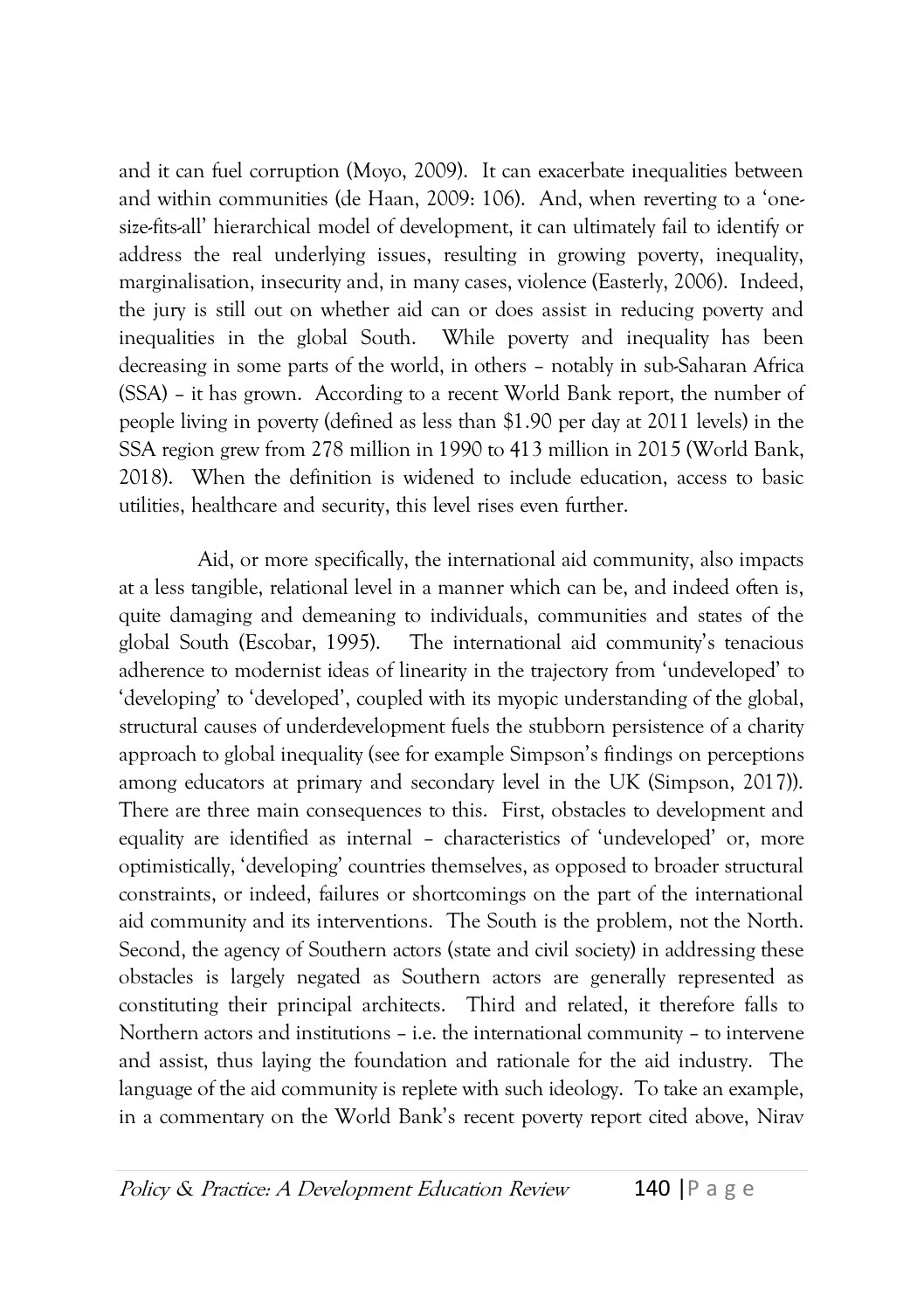Patel of the Brookings Institute notes 'the remarkable progress the world has achieved toward ending extreme poverty' (Patel, 2018: 20 - emphasis added), yet goes on to speak of 'sub-Saharan Africa's much slower fight against poverty'. Successes are attributed to the international community, while failures are the global South's alone. While development education plays an important role in challenging these framings and stereotypes, evidence suggests that more needs to be done (Oberman and Waldron, 2017). This Northern saviour complex is not just damaging and demeaning to Southern actors and communities, it also masks the shortcomings and errors of Northern actors and institutions. This, in turn, negates their complicity in the production and reproduction of global inequality, thereby negating their responsibilities to address it.

In short, aid, while certainly beneficial in targeted areas, is not without its problems. Yet it is important to note that it is not the only show in town. At the same time as aid flows dwindle and stagnate, remittances have been increasing at a rapid rate. The World Bank estimates that there are now 270 million migrants working around the world who will send a combined \$698 billion back home in 2019 (World Bank, 2019a). This is over three times the volume of total aid flows in the same year. Yet, as we will see below, there is potential for much more if Northern countries move beyond a 'me first' attitude and embrace their global responsibilities and obligations.

### Migration, remittances and glass ceilings

The World Bank reports that the worldwide number of international migrants has been increasing steadily from a level of 18 million in 2010 to 270 million in 2019 (2019a: 9). Included in these figures are asylum seekers and refugees. By mid-2018, the global stock of refugees recorded by the UNHCR reached 20.2 million (Ibid). However, despite European proclamations of a migration 'crisis', countries in the global South have historically and continue to host by far the largest share of refugees. This was around 85 percent of the global total in 2017 (UNHCR, 2018). Meanwhile, the approval rate for asylum applications in the European Union (EU) has been falling – from 46 percent in 2017 to 37 percent in 2018. With a total stock of over 870,000 pending asylum applications at the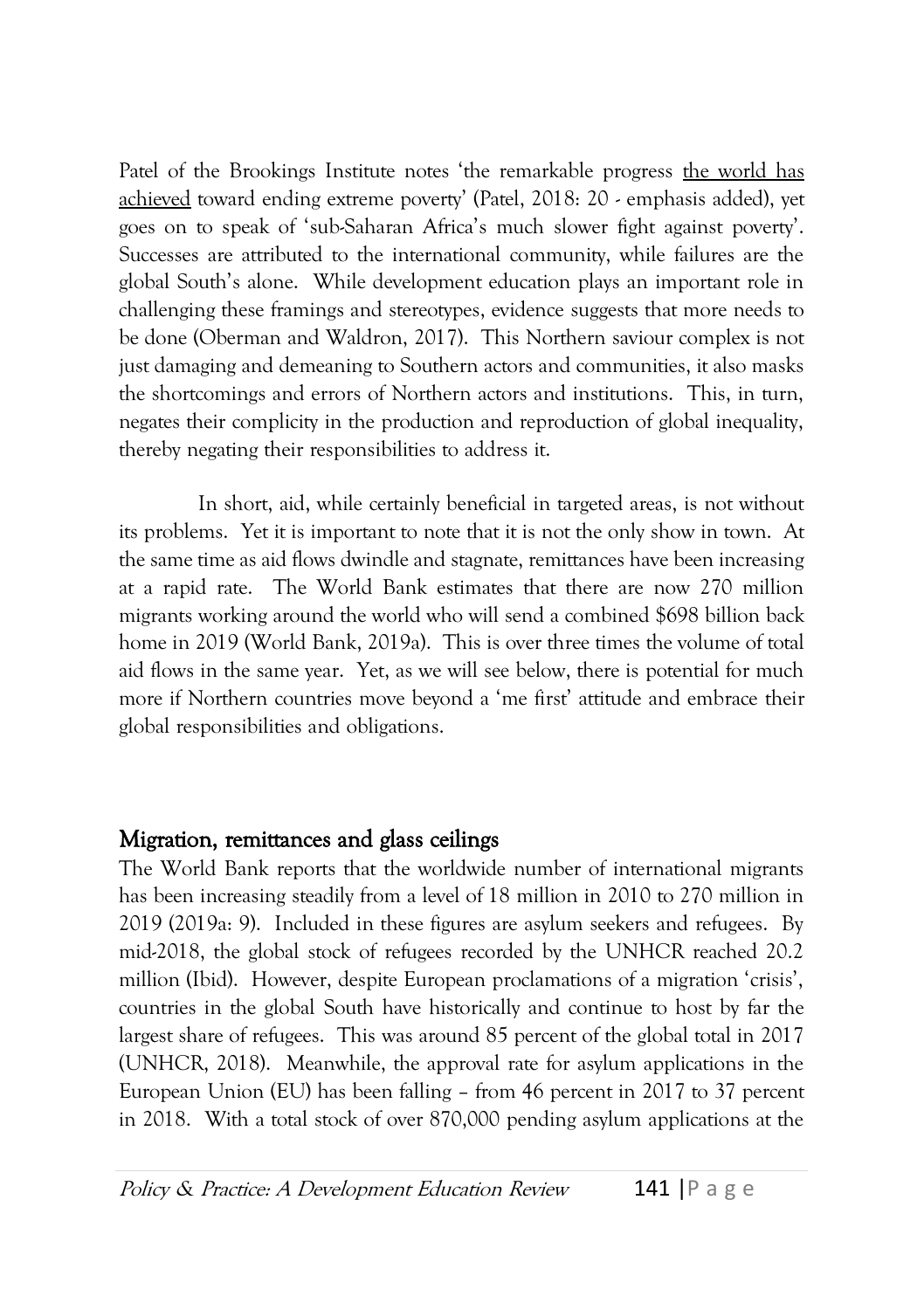end of 2018 and also considering detected undocumented economic migrants, the World Bank (2019a: 11) estimates that the number of migrants refused entry into EU countries in 2018 at over 6 million. The growing anti-immigration sentiment in many European countries is clearly having an influence. Although in December 2018, the United Nations (UN) General Assembly voted to formally adopt a Global Compact for Safe, Orderly, and Regular Migration as a step toward managing migration in a more humane and orderly manner, the withdrawal of several countries (mostly from within the EU) from this is indicative of heightened political sensitivities toward immigration (Desmond, 2018).

Migrant remittances play an important role in development in many Southern countries, amounting to over 25 percent of some country's annual GDP (for example, Haiti, Nepal, Tonga and Tajikistan) (World Bank, 2019a: 3). As well as assisting families and communities to purchase necessities such as food, clothing and housing, these direct flows can also help in the development of livelihoods and businesses. Yet remittances to some of the world's poorest countries, notably those in SSA, are much lower. At the high end, remittances to some SSA countries amount to between 7 and 15 percent of GDP (the top five are: The Gambia at 15.3 per cent of GDP; Liberia at 12 percent; Senegal at 9.1 per cent; Ghana at 7.3 percent; and Nigeria 6.1 at percent) (World Bank, 2019a: 23). However, some of the continent's poorest countries such as Burundi receive less than 1 per cent of GDP, as the vast majority of Burundian migrants live in neighbouring countries where employment opportunities are limited (World Bank, 2019b).

Despite its positive reputation for its celebrated aid programme and international peacekeeping operations abroad, Ireland's welcome for migrants and asylum seekers at home leaves a lot to be desired. A survey of over 1,000 migrants in 2006 found that 32 percent of work permit holders have experienced racist harassment at work, while 21 percent of those entitled to work reported discrimination in accessing employment. This is most common among Africans. 18 percent of those who had contact with immigration services reported that they were badly treated (ESRI, 2006). Ireland's treatment of migrants seeking asylum has long been a source of justifiable criticism. An analysis of UNHCR (2019a) data shows that Ireland ranks poorly among European nations for its treatment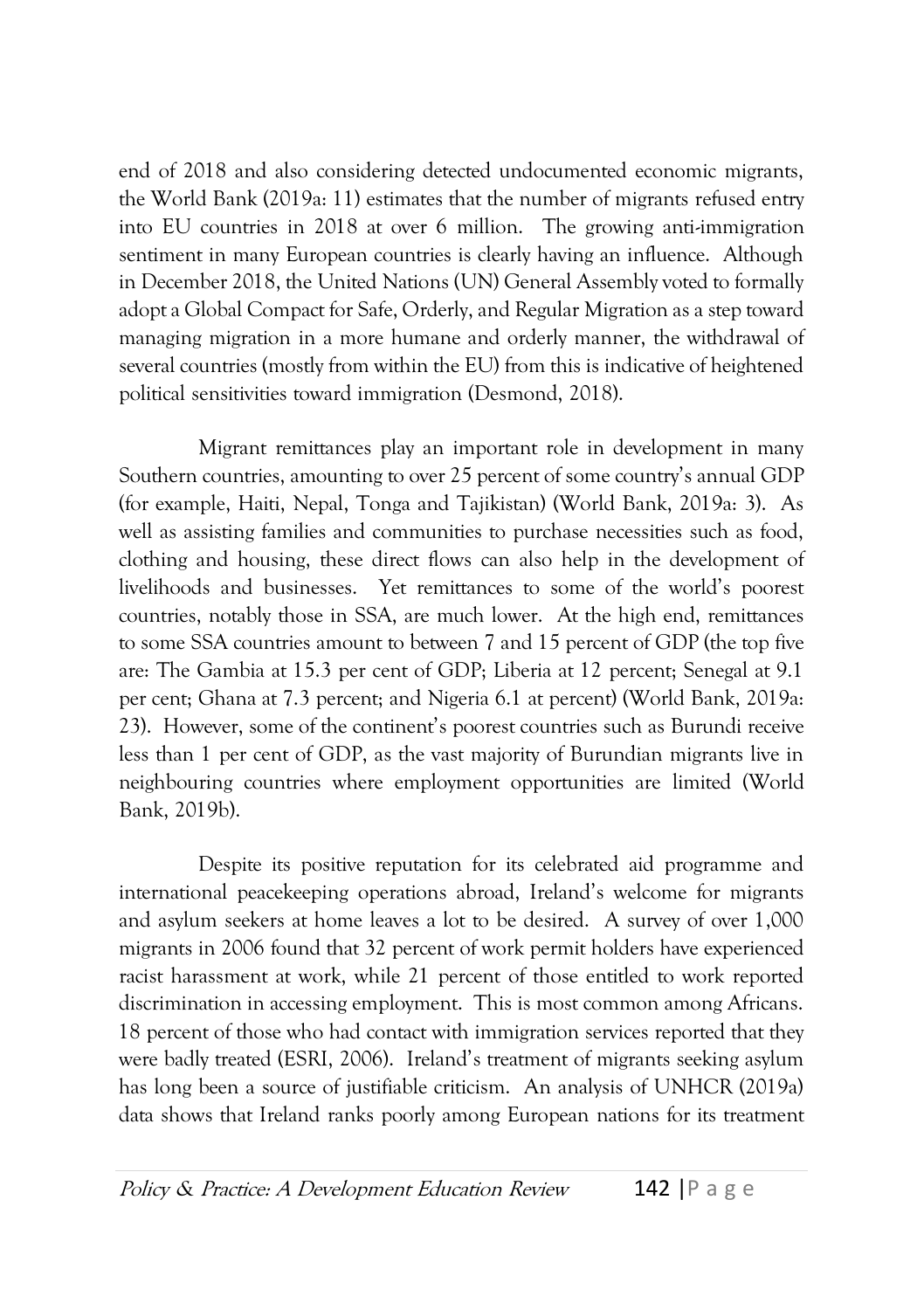of asylum-seekers over the last seven years in several respects. Ireland has recognised fewer asylum claims than many smaller or similar sized countries since 2012 and ranks 55th out of 183 countries overall, recognising asylum claims in 677 cases since 2012.

Crucially, just 3 percent of asylum applications have been recognised over this period; 21 percent have been rejected; and a staggering 76 percent of applicants have either been left waiting or their cases have been closed, without either recognition or rejection. While waiting, under the country's much criticised system of Direct Provision, (see IHREC, 2014 and NASC, 2019 for comprehensive critiques of Direct Provision), asylum seekers receive just  $E29.80$ a week for children and €38.80 for adults. No travel pass is provided, and the state provides no investment in early legal advice. A Working Group Report from the Irish Refugee Council (IRC, 2015) which interviewed people living within Ireland's asylum process found that this length of time left in limbo waiting to hear the outcome constitutes the biggest stress for many. Specific stresses cited by asylum seekers in this regard include: the uncertainty; the lack of personal autonomy over the most basic aspects of their lives – cooking, going to the shops, cleaning; the lack of privacy within Direct Provision accommodation, and the challenges of sharing with strangers; boredom and isolation; and the loss of employment skills and the creation of dependency. In a recent parliamentary committee debate on Direct Provision, it was reported that these conditions have deteriorated further (Oireachtas, 2019). Moreover, although a work permit was introduced in 2018 following a Supreme Court ruling, this is valid for just 6 months and comes with many restrictions which act as a major disincentive for potential employers. Consequently, as of May 2018, of the 1,500 asylum seekers who were granted permits, just 350 were able to find work (Ibid).

Thus, while displaying a generosity and willingness to assist people from the global South once they stay at home, Ireland, like many other Northern countries, proves far less magnanimous towards migrants taking the difficult and sometimes necessary choice to leave and assist their countries themselves. A glass ceiling exists and, as political sensitivities toward immigration heighten, the ceiling is turning to concrete. This fundamental hypocrisy in relation to aid, migration and asylum seekers is exemplified in the case of Burundi discussed below.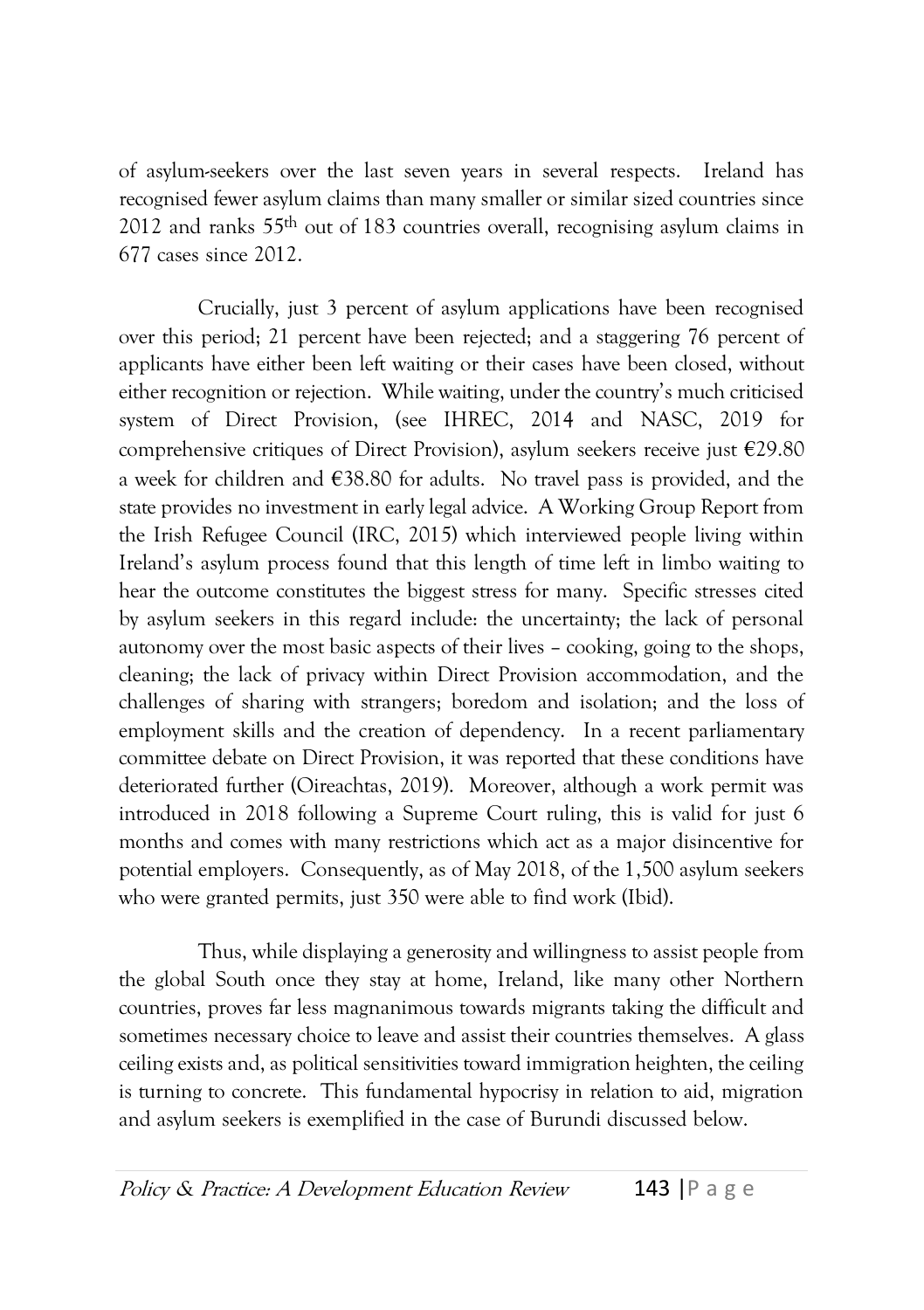### Burundi: A case of global hypocrisy

Burundi is a small landlocked country in Central Africa. With a per capita GNI of just US\$702 and the Human Development Index ranking of 185 (out of 189 countries), it ranks as one of the poorest countries in the world (UNDP, 2018). Since attaining independence from Belgium in 1962, the country has been plagued by internal conflict and violence as different political actors mobilise for power and control over the country's resources. This has resulted in successive waves of displacement and re-displacement, the most recent of which has been taking place over the last four years since the sitting president's controversial decision to seek a third term in office in 2015 which was deemed unconstitutional by his political opponents.

Burundi exemplifies the hypocrisy of the global North in relation to aid and migration in three respects. First, aid has largely failed Burundi. This is because the international aid community, in conjunction with local actors, failed to address the root causes of internal conflict. Although peace negotiations, held in Arusha, Tanzania, were widely declared a 'success' (see Campbell, 2015), ongoing reports of political intimidation in the years that followed (Gaynor, 2014), and the overt insecurity and violence that has characterised the last four years (Human Rights Watch, 2019; UNHCR, 2019b), indicate a profound failure in aid efforts from 2000 forward. According to analysts, this failure was due to the aid community's focus on high level politics while ignoring local concerns (Curtis, 2013; Gaynor, 2014); underfunding and poor implementation of the security sector reform process (Grauvogel, 2016); and a lack of support for returning refugees (Purdekovà, 2016). As in the case of neighbouring Rwanda (see Reyntjens, 2008; Beswick, 2010; Gaynor, 2016), the international community's need for a success story dominated international narratives and strategy around the Burundian process from 2000 forward. As Campbell (cited in Grauvogel, 2016: 8) notes: 'in the wake of the "unexpected success of Arusha", the international community, and especially Western donors, ignored the negative patterns that became visible from 2006 onwards'.

Second, although partially responsible for the current crisis, the global North is unwilling to shoulder its proportion of the burden. Although Burundi ranks as one of the poorest countries in the world, Burundian migrants are largely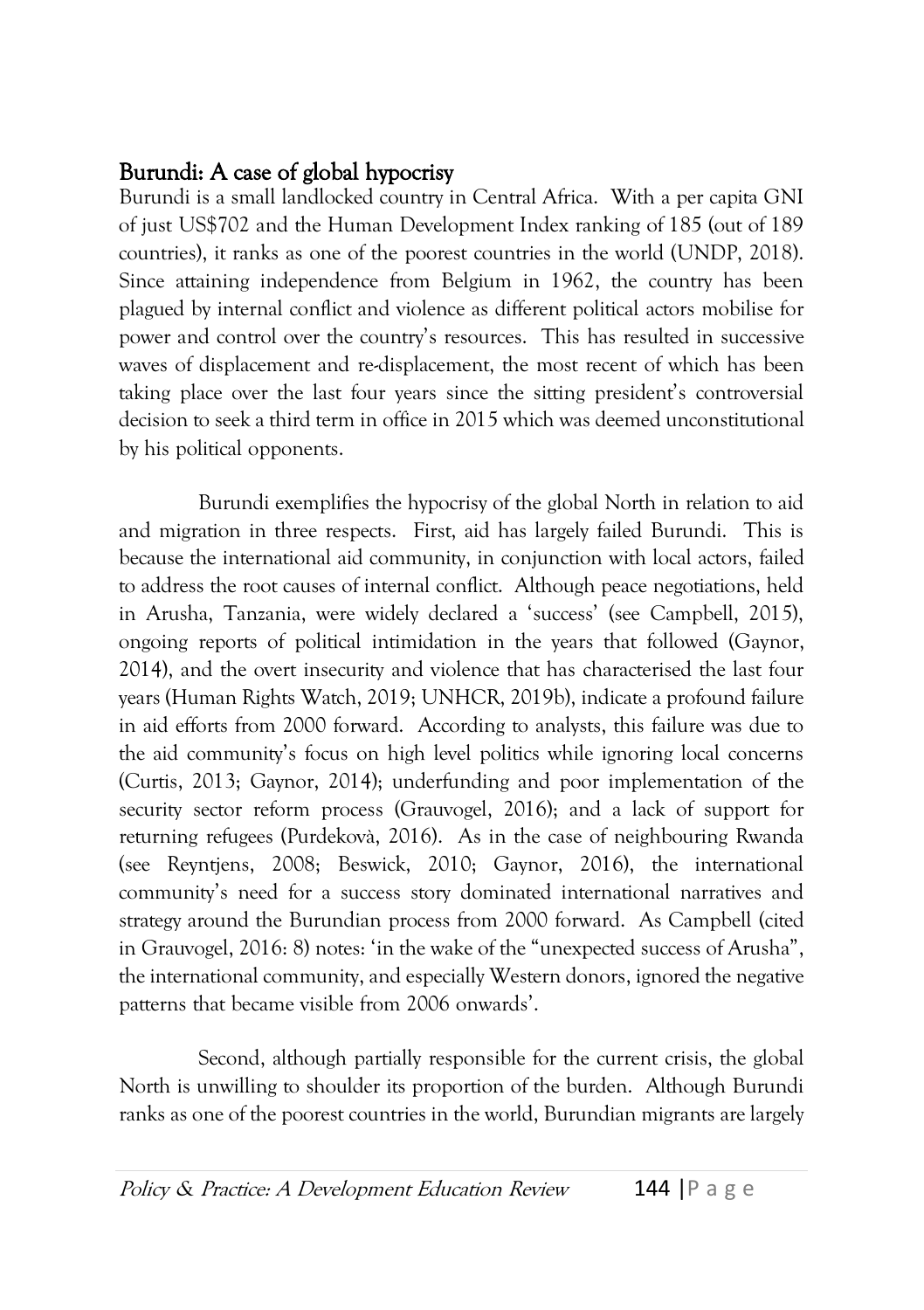denied access to employment opportunities in the global North. During the last four years, over 400,000 people have fled the country. Over half have been welcomed in the neighbouring country of Tanzania, while Rwanda, the Democratic Republic of the Congo (DRC), and Uganda have hosted 72,612, 45,447 and 42,334 respectively (UNHCR, 2019c). International migration figures are significantly lower, registering in the hundreds per annum in contrast to regional figures. Canada, the United States, Belgium and France are the main Northern recipient countries. Ireland has accepted no Burundian refugees since 2000 (OECD, 2019b). Refugees in Tanzania are not allowed to work (Lukunka, 2011), and employment opportunities in other neighbouring countries are limited. Thus, opportunities to directly assist families and communities at home through remittances are minimal. This explains why Burundi's remittances account for less than 1 percent of its GDP (World Bank, 2019b).

Third, the global North appears unwilling to assist both internally displaced people and migrants and refugees in Burundi's neighbouring countries. According to the UNHCR, the Burundian refugee crisis was the least funded internationally in 2018. In 2019, there has been a shortfall of 78 percent in the required funding, with just US\$64 million of the \$293 million required secured (UNHCR, 2019d). This acute shortfall in international support means that regional borders are now closing and options to leave are becoming more and more difficult. Refugees are no longer being granted refugee status on a *prima* facie basis in Tanzania, Uganda, and the DRC (UNHCR, 2019c). Meanwhile, for those living in refugee camps in neighbouring countries, conditions are very poor. Widespread overcrowding and cholera are reported. More recently, the situation of refugees in Tanzanian camps has worsened considerably with the announcement of forced repatriation after 1 October 2019. The Tanzanian government states that, in the face of broken promises of funding and support from the international community, it can no longer afford to host refugees (Ross, 2019). While both the Tanzanian and Burundian governments claim that conditions in Burundi have now stabilised, refugees fear otherwise. As one anonymous refugee, speaking to the BBC suggested, 'It's very unfortunate. What have the international community or Tanzania done to stop Nkurunziza's government from persecuting people? There are killings, abductions and dead bodies found later. They are pushing us back to be killed' (Ibid).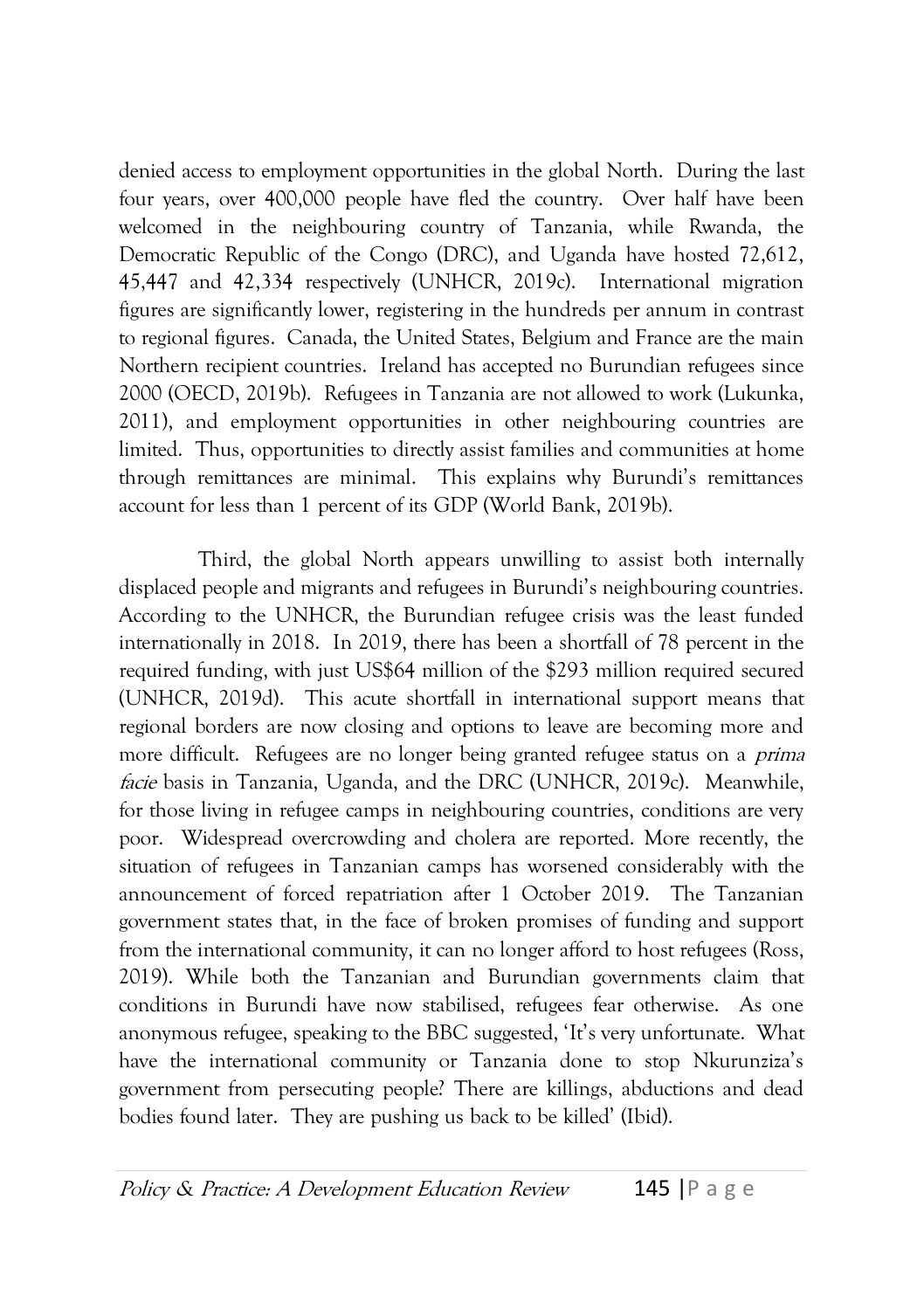As a political stalemate continues between regional governments and international agencies over who is responsible and who should take action, displaced households are left in limbo, living in deplorable conditions and under a threat of forced repatriation. This international failure to adequately respond to the political and humanitarian crisis is both irresponsible and untenable given the abject failure of internationally sanctioned, and internationally acclaimed, efforts at aid and peacebuilding in Burundi. The Burundi case exemplifies the global North's fundamental hypocrisy in relation to aid, migration and asylum seekers.

### **Conclusion**

There will always be a place for aid in global efforts to secure greater equality and justice. Yet its limitations and, where applicable, the damage caused by inappropriate (although often well meaning) initiatives needs to be publicly acknowledged. The agency and capacity of Southern actors to actively engage in their own and their country's development also needs to be acknowledged and supported. The days of the white saviour are over. Complementary mechanisms of development finance need to be explored. Yet the development sector largely chooses to ignore them. For example, while Goal 10 of the Sustainable Development Goals (SDGs) refers to polices for 'safe and orderly migration', nothing is said about opening borders and increasing employment opportunities in the global North so that migrants can help themselves and their families (UN, 2019: 13). While Goal 17 makes references to remittances as a support in implementing the SDGs, no link is made to the barriers and obstacles facing migrants in the global North (UN, 2019: 56). Indeed, the wider shortcomings of the SDGs in addressing global poverty and inequality are discussed elsewhere in this issue (McCloskey, 2019).

As aid flows dwindle and stagnate, and as the international community chooses to ignore its responsibilities and obligations at home towards particular communities and people, we, as development educators, need to challenge and question the inconsistencies and hypocrisy underpinning aid and migration attitudes and policies. We need to be at the forefront in calls for complementary and alternative mechanisms of development finance which afford greater agency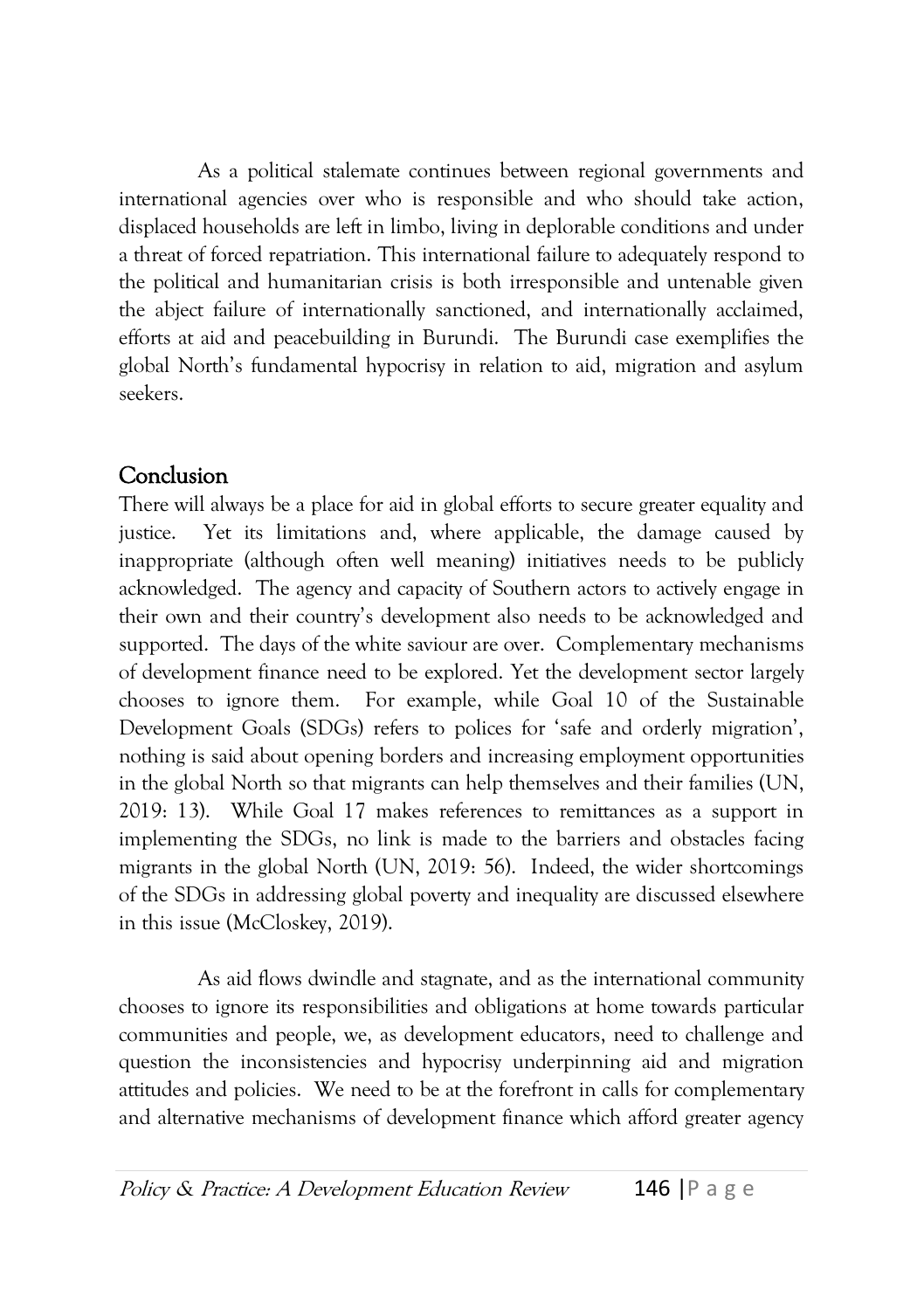and support to Southern people seeking employment and livelihoods elsewhere. This means overtly challenging the incipient racism and 'me-first-ism' which permeates public discourse and attitudes towards migrants. Opening our borders and labour markets to incoming migrants provides one mechanism which can go some way towards redressing the global imbalance of power and resources.

#### References

Barne, D and Pilea, F (2019) 'Money sent home by workers now largest source of external financing in low- and middle-income countries (excluding China)', 2 July, World Bank Blogs, available: [http://blogs.worldbank.org/opendata/money-sent-home-workers](http://blogs.worldbank.org/opendata/money-sent-home-workers-now-largest-source-external-financing-low-and-middle-income)[now-largest-source-external-financing-low-and-middle-income](http://blogs.worldbank.org/opendata/money-sent-home-workers-now-largest-source-external-financing-low-and-middle-income) (accessed 2 October 2019).

Beswick, D (2010) 'Managing Dissent in a Post-genocide Environment: The Challenge of Political Space in Rwanda', Development and Change, Vol. 41, No. 2, pp. 225–251.

Campbell, S (2015) 'What Burundi's Crisis says about UN's Capacity to Build Peace', Washington Post, available [https://www.washingtonpost.com/news/monkey](https://www.washingtonpost.com/news/monkey-cage/wp/2015/05/18/what-burundis-crisis-says-about-un-capacity-to-build-peace/)[cage/wp/2015/05/18/what-burundis-crisis-says-about-un-capacity-to-build-peace/](https://www.washingtonpost.com/news/monkey-cage/wp/2015/05/18/what-burundis-crisis-says-about-un-capacity-to-build-peace/) (accessed 7 October 2019).

Curtis, D (2013) 'The International Peacebuilding Paradox: Power Sharing and Post-Conflict Governance in Burundi', African Affairs, Vol. 112, No. 446, pp. 72-91.

De Haan, A (2009) How the Aid Industry Works, USA: Kumarian Press.

Desmond, A (2018) 'Who's afraid of the UN Global Compact for Migration?', 11 December, RTE, available: [https://www.rte.ie/brainstorm/2018/1210/1016278-whos](https://www.rte.ie/brainstorm/2018/1210/1016278-whos-afraid-of-the-un-global-compact-for-migration/)[afraid-of-the-un-global-compact-for-migration/](https://www.rte.ie/brainstorm/2018/1210/1016278-whos-afraid-of-the-un-global-compact-for-migration/) (accessed 2 October 2019).

Easterly, W (2006) The White Man's Burden: Why the West's efforts to aid the rest have done so much ill and so little good, Oxford: Oxford University Press.

Economic and Social Research Institute (ESRI) (2006) *Migrants' Experience of Racism and* Discrimination in Ireland, Dublin: Economic and Social Research Institute.

Escobar, A (1995) Encountering Development, Princeton: Princeton University Press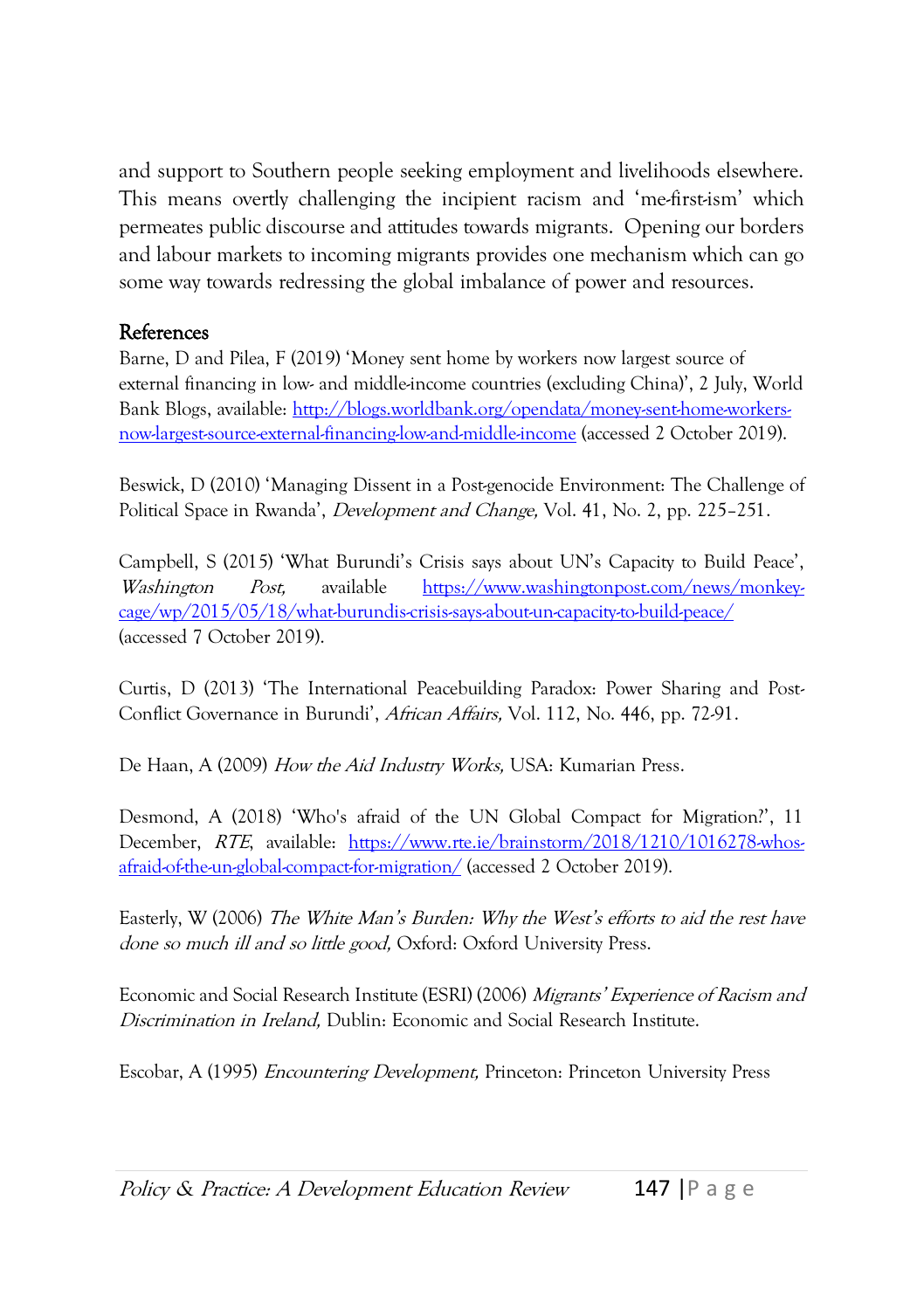Gaynor, N (2014) 'The Tyranny of Participation Revisited: International Support to Local Governance in Burundi', *Community Development Journal*, Vol. 49, No. 2, pp. 295-310.

Gaynor, N (2016) 'Beneath the veneer: decentralisation and postconflict reconstruction in Rwanda', Third World Thematics: A TWQ Journal, Vol. 1, No. 6, pp. 779-798.

Grauvogel, J (2016) 'Burundi after the 2015 elections: A Conference report', Africa Spectrum, Vol. 51, No. 2, pp. 3-14.

Honest Accounts (2017) Honest Accounts: How the world profits from Africa's wealth, available:

[https://www.globaljustice.org.uk/sites/default/files/files/resources/honest\\_accounts\\_201](https://www.globaljustice.org.uk/sites/default/files/files/resources/honest_accounts_2017_web_final_updated.pdf) [7\\_web\\_final\\_updated.pdf](https://www.globaljustice.org.uk/sites/default/files/files/resources/honest_accounts_2017_web_final_updated.pdf) (accessed 5 October 2019).

Human Rights Watch (2019) 'Burundi: Events of 2018' in World Report 2019, pp.101- 106, available: [https://www.hrw.org/sites/default/files/world\\_report\\_download/hrw\\_world\\_report\\_20](https://www.hrw.org/sites/default/files/world_report_download/hrw_world_report_2019.pdf) [19.pdf,](https://www.hrw.org/sites/default/files/world_report_download/hrw_world_report_2019.pdf) (accessed 12 September 2019).

Hunt, J (2012) 'Aid and Development', in D Kingsbury, J McKay, J Hunt, M McGillivray and M Clarke (eds) International Development: Issues and Challenges, Basingstoke: Palgrave Macmillan, 2nd edition, pp, 79-111.

Irish Human Rights and Equality Commission (IHREC) (2014) Policy Statement on the System of Direct Provision in Ireland, available: [https://www.ihrec.ie/app/uploads/download/pdf/ihrec\\_policy\\_statement\\_on\\_direct\\_pr](https://www.ihrec.ie/app/uploads/download/pdf/ihrec_policy_statement_on_direct_provision_10dec14.pdf) [ovision\\_10dec14.pdf](https://www.ihrec.ie/app/uploads/download/pdf/ihrec_policy_statement_on_direct_provision_10dec14.pdf) (accessed 7 October 2019).

Irish Refugee Council (IRC) (2015) What asylum seekers told the Working Group about the length of time and the decision making system, Dublin: IRC.

Lukunka, B (2011) 'New Big Men: Refugee Emasculation as a Human Security Issue', International Migration, Vol. 50, No. 5, pp. 130-139.

McCloskey, S (2019) 'The Sustainable Development Goals, Neoliberalism and NGOs: It's Time to Pursue a Transformative Path to Social Justice', Policy and Practice: A Development Education Review, Issue 30.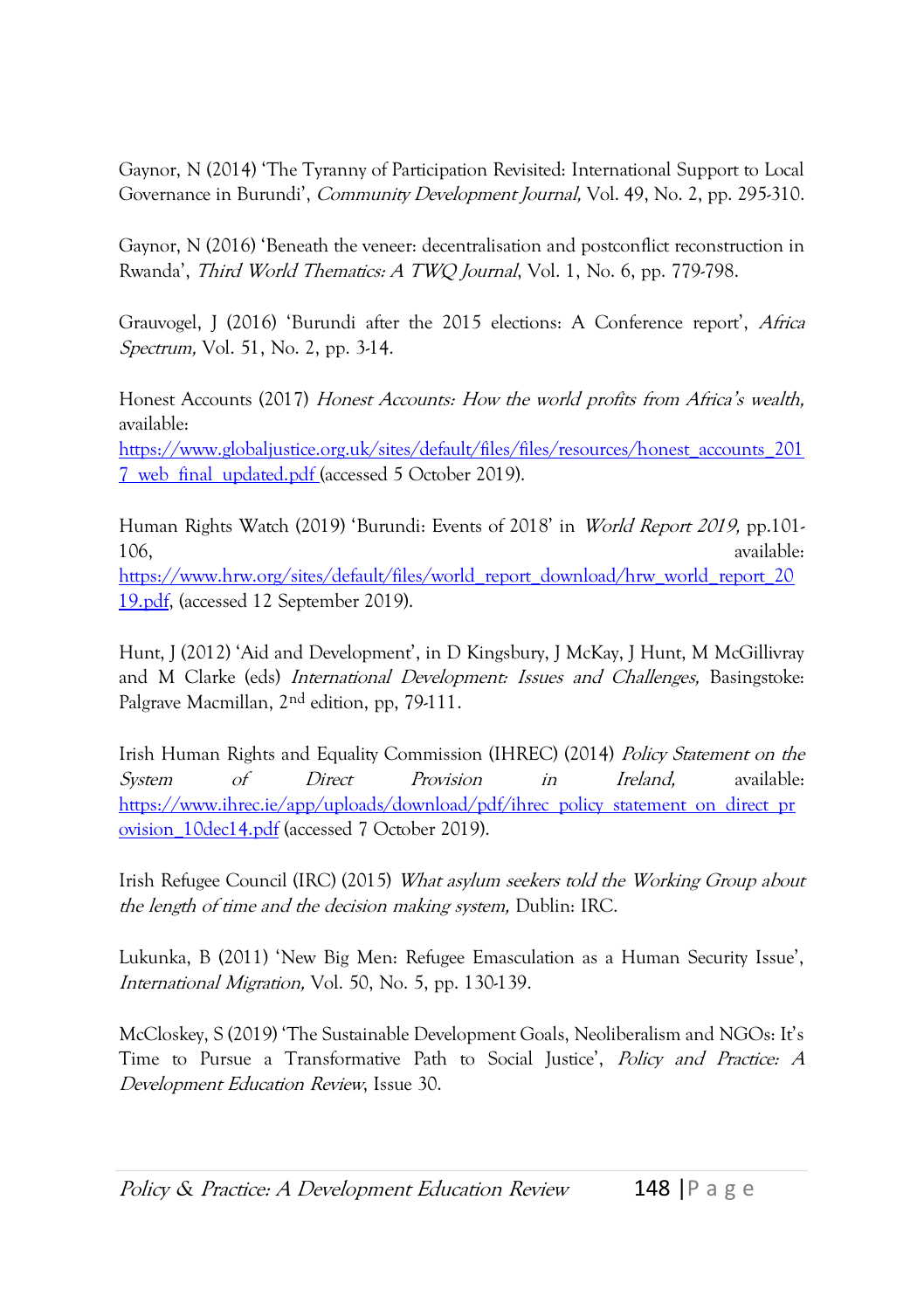Moyo, D (2009) Dead Aid: Why aid is not working and how there is a better way for Africa, London: Penguin.

NASC (2019) Submission to the Joint Oireachtas Committee on Justice and Equality on Direct Provision and the International Protection Application Process, available: [https://nascireland.org/sites/default/files/Submission%20on%20direct%20provision%2](https://nascireland.org/sites/default/files/Submission%20on%20direct%20provision%20and%20the%20international%20protection%20process.pdf) [0and%20the%20international%20protection%20process.pdf](https://nascireland.org/sites/default/files/Submission%20on%20direct%20provision%20and%20the%20international%20protection%20process.pdf) (accessed 7 October 2019).

Oberman, R and F Waldron (2017) '"They Should be Grateful to God": Challenging Children's Pre-Conceptions of the Global South through Human Rights Education', Policy and Practice: A Development Education Review, Issue 25, Autumn, pp. 9-33.

OECD (2014) Development Co-operation Report 2014: Mobilising Resources for Sustainable Development, Paris: Organisation for Economic Co-operation and Development.

OECD (2019a) 'Development aid drops in 2018, especially to neediest countries', [http://www.oecd.org/development/development-aid-drops-in-2018-especially-to-neediest](http://www.oecd.org/development/development-aid-drops-in-2018-especially-to-neediest-countries.htm)[countries.htm.](http://www.oecd.org/development/development-aid-drops-in-2018-especially-to-neediest-countries.htm)

OECD (2019b) 'International Migration Database', available: <https://stats.oecd.org/Index.aspx?DataSetCode=MIG> (accessed 15 September 2019).

Oireachtas (2019) 'Joint Committee on Justice and Equality debate -Direct Provision and the International Protection Application Process: Discussion (Resumed)', 29 May, available:

[https://www.oireachtas.ie/en/debates/debate/joint\\_committee\\_on\\_justice\\_and\\_equality/](https://www.oireachtas.ie/en/debates/debate/joint_committee_on_justice_and_equality/2019-05-29/3/) [2019-05-29/3/](https://www.oireachtas.ie/en/debates/debate/joint_committee_on_justice_and_equality/2019-05-29/3/) (accessed 2 October 2019).

Patel, N (2018) 'Figure of the Week: Understanding Poverty in Africa', 21 November, Brookings, available: [https://www.brookings.edu/blog/africa-in](https://www.brookings.edu/blog/africa-in-focus/2018/11/21/figure-of-the-week-understanding-poverty-in-africa/)[focus/2018/11/21/figure-of-the-week-understanding-poverty-in-africa/](https://www.brookings.edu/blog/africa-in-focus/2018/11/21/figure-of-the-week-understanding-poverty-in-africa/) (accessed 2 October 2019).

Purdeková, A (2016) '"Barahunga Amahoro – They are Fleeing Peace" The Politics of Displacement and Entrenchment in Post-War Burundi', Journal of Refugee Studies, Vol. 80, No. 1, pp. 1-26.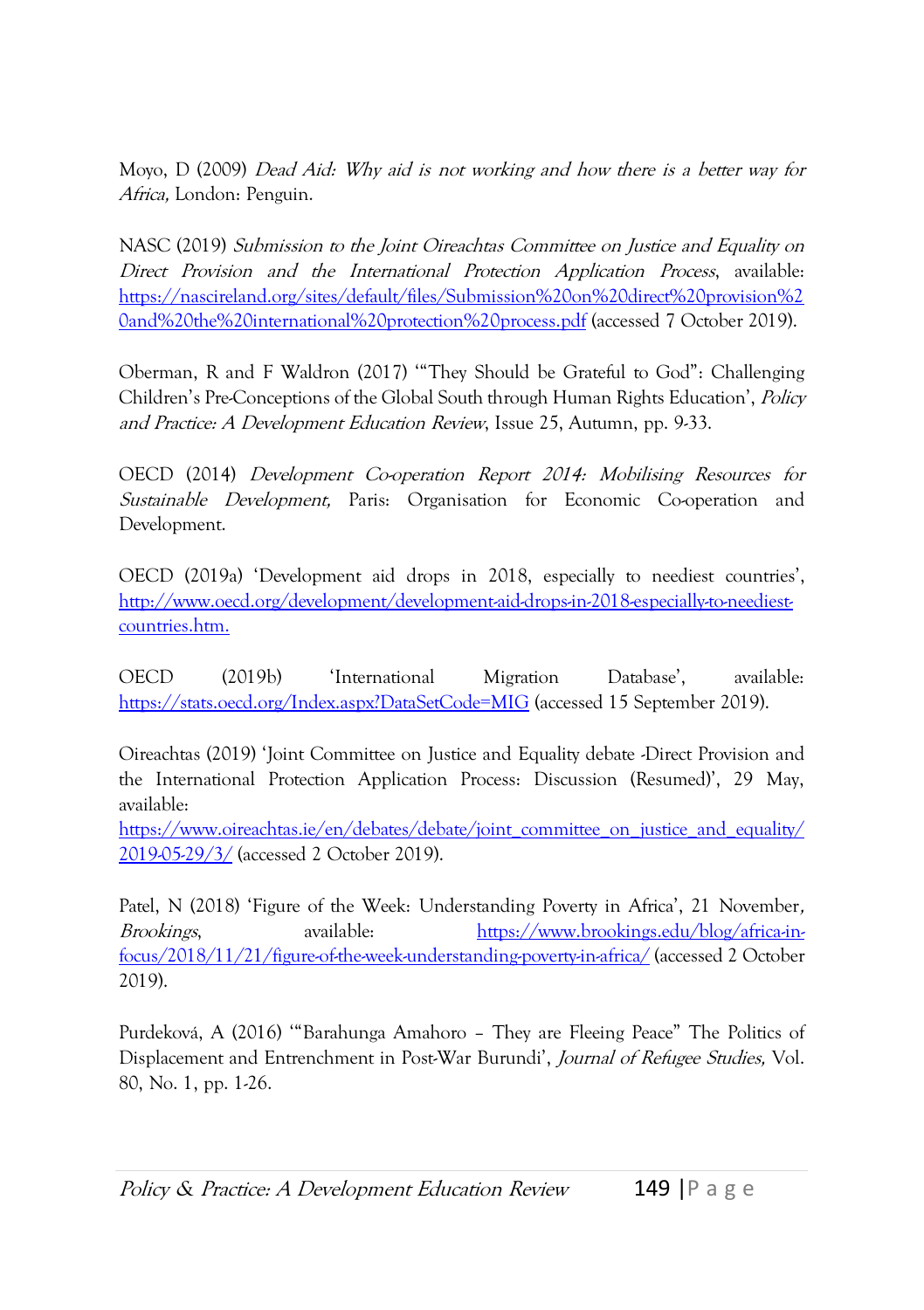Reyntjens, F (2008) 'Rwanda, Ten Years On: From Genocide to Dictatorship', African Affairs, Vol. 103, pp.177-210.

Ross, W (2019) 'Burundi to "repatriate" refugees from Tanzania', 1 October, BBC News, available:<https://www.bbc.co.uk/news/topics/ce1qrvlel07t/burundi> (accessed 2 October 2019).

Simpson, J (2017) '"Learning to Unlearn" the Charity Mentality within Schools', Policy and Practice: A Development Education Review, Issue 25, Autumn, pp. 88-108.

The Irish Times (2019) 'The Irish Times view on refugee policy: A short-sighted approach erodes civility', 15 July, available: [https://www.irishtimes.com/opinion/the-irish-times](https://www.irishtimes.com/opinion/the-irish-times-view-on-refugee-policy-a-short-sighted-approach-erodes-civility-1.3956417)[view-on-refugee-policy-a-short-sighted-approach-erodes-civility-1.3956417](https://www.irishtimes.com/opinion/the-irish-times-view-on-refugee-policy-a-short-sighted-approach-erodes-civility-1.3956417) (accessed 2 October 2019).

UN (United Nations) (2019) The Sustainable Development Report, New York: UN.

UNDP (United Nations Development Programme) (2018) Human Development Report, New York: UNDP.

UNHCR (United Nations High Commission for Refugees) (2018) 'Global Trends: Forced Displacement in 2017', available: <https://www.unhcr.org/5b27be547.pdf> (accessed 7 October 2019).

UNHCR (United Nations High Commission for Refugees) (2019a) 'Population Statistics', available: [http://popstats.unhcr.org/en/asylum\\_seekers](http://popstats.unhcr.org/en/asylum_seekers) (accessed 25 September 2019).

UNHCR (United Nations Human Rights Commission) (2019b) Report of the Commission of Inquiry on Burundi, Available a[t https://undocs.org/en/A/HRC/42/49,](https://undocs.org/en/A/HRC/42/49)  accessed September 10<sup>th</sup>, 2019.

UNHCR (United Nations High Commission for Refugees) (2019c) Regional Overview of the Burundian Refugee Population as of 31 July 2019, Geneva: UNHCR.

UNHCR (United Nations High Commission for Refugees) (2019d) 'Burundi Situation', available:<https://www.unhcr.org/en-ie/burundi-situation.html> (accessed 12 September 2019).